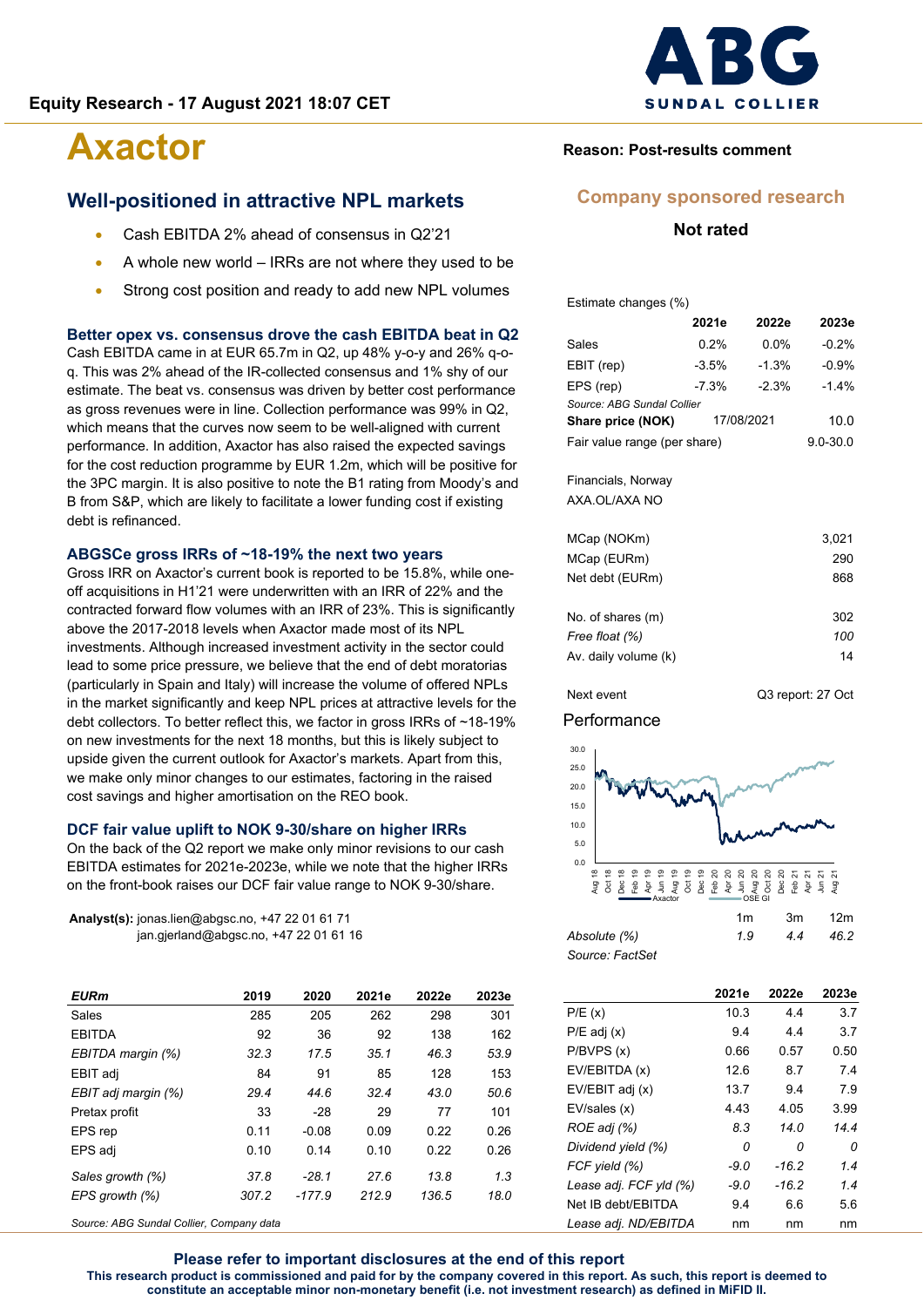## **Company description**

Axactor is a pan-European debt collector with operations in Finland, Germany, Italy, Norway, Spain and Sweden. Headquartered in Oslo, Norway, Axactor was established in late 2015 and has grown to become one of the tenlargest players in the industry, with support from its cornerstone- and co-investor Geveran. Its core business areas are purchased debt and 3PC (third-party collection), focusing on well-developed NPL markets with a legal environment beneficial for collection. Through its streamlined "One Axactor" operating model, it has developed a scalable, no legacy and low-complexity NPL platform.

**Annual sales and adj. EBIT marginEURm**



*Source: ABG Sundal Collier, Company data*

#### **EPS estimate changes, 2021e, EUR**



#### **Risks**

Investment risk, macro risk and regulatory risk are the biggest risks in the Axactor investment case. We see investment risk as the largest risk as we estimate that the company will have high capex going forward, and an investment into a 'bad' portfolio and/or company could have a detrimental impact on earnings in the coming years. Furthermore, changes in the macro environment could affect cash collection and the 3PC business.



**Quarterly sales and adj. EBIT margin**

*Source: ABG Sundal Collier, Company data*

#### **EPS estimate changes, 2022e, EUR**



**12-month forward-looking P/E**

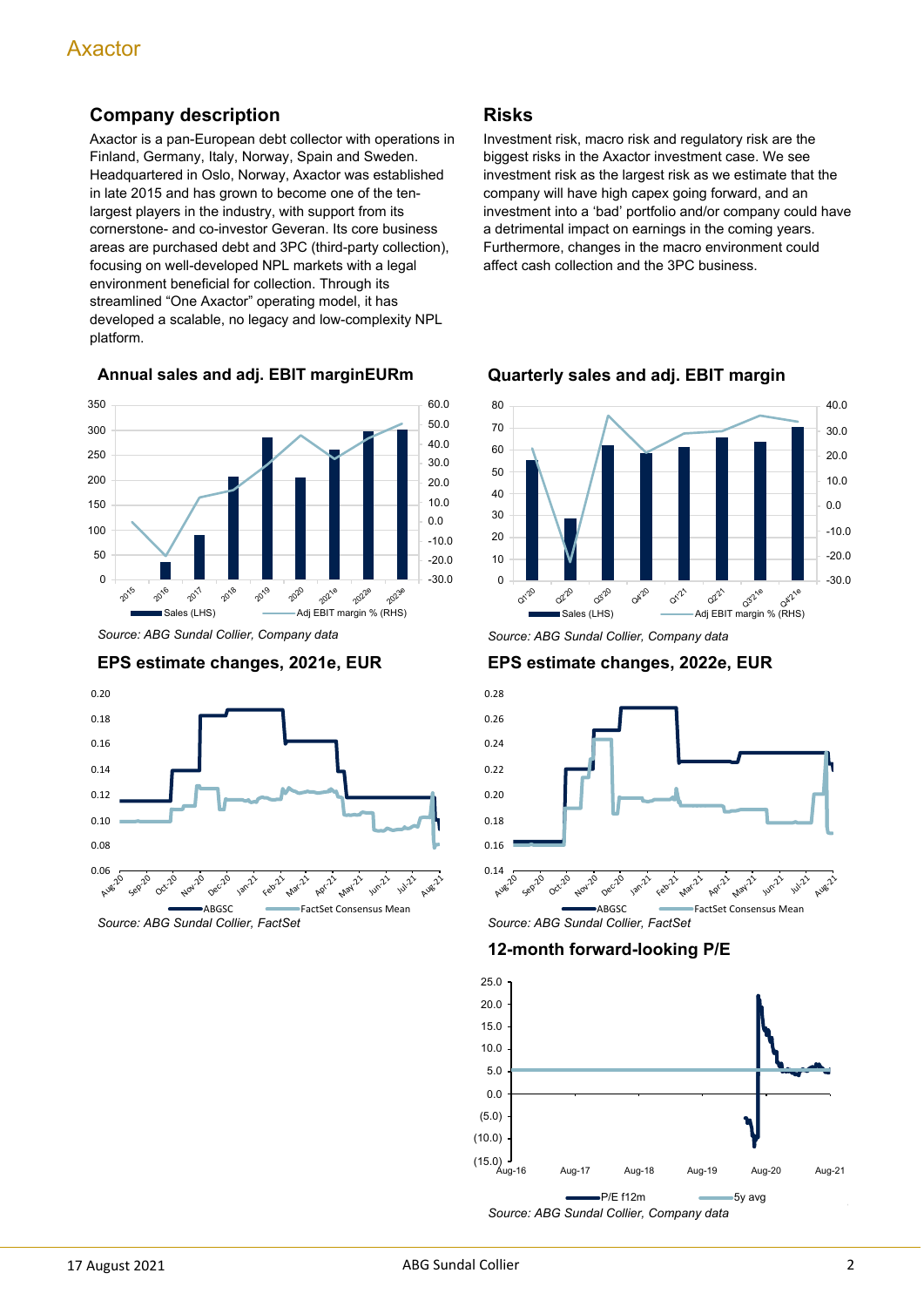#### **Q2'21 deviation table**

|                               | Outcome |         | <b>ABGSCe</b> |        |         | <b>IR consensus</b> |        |         | $q - o - q$  |         | y-o-y        |
|-------------------------------|---------|---------|---------------|--------|---------|---------------------|--------|---------|--------------|---------|--------------|
| <b>EURm</b>                   | Q2'21   | Q2'21   | Deviation     |        | Q2'21   | <b>Deviation</b>    |        |         | Q1'21 growth |         | Q2'20 growth |
| Net Revenue                   | 65.9    | 64.4    | 1.5           | 2%     | 64.3    | 1.6                 | 2%     | 61.0    | 8%           | 28.7    | n.m.         |
| Total operating cost          | $-43.7$ | $-40.4$ | $-3.3$        | 8%     | $-41.3$ | $-2.4$              | 6%     | $-43.3$ | $1\%$        | $-58.6$ | $-25%$       |
| <b>EBITDA</b> reported        | 22.2    | 24.1    | $-1.9$        | $-8%$  | 23.0    | $-0.8$              | -3%    | 17.7    | 25%          | $-30.0$ | n.m.         |
| EBITDA-margin                 | 33.7%   | 37.4%   | $-3.7%$       |        | 35.8%   | $-2.1%$             |        | 29.1%   |              | n.m.    |              |
| Depreciation and amortisation | $-2.3$  | $-2.5$  | 0.2           | $-8%$  | $-2.6$  | 0.3                 | $-12%$ | $-2.6$  | $-11%$       | $-2.6$  | $-12%$       |
| <b>EBIT</b> reported          | 19.8    | 21.6    | $-1.8$        | $-8%$  | 20.3    | $-0.5$              | -2%    | 15.2    | 31%          | $-32.6$ | n.m.         |
| EBIT-margin                   | 30.1%   | 33.5%   | $-3%$         |        | 31.6%   | $-1.5%$             |        | 24.8%   |              | n.m.    |              |
| Net financials                | $-11.8$ | $-12.3$ | 0.5           | $-4%$  | $-12.2$ | 0.4                 | $-3%$  | $-16.8$ | $-30%$       | $-14.4$ | $-18%$       |
| tax                           | $-3.6$  | $-2.7$  | $-0.9$        | 34%    | $-2.9$  | $-0.7$              | 25%    | $-1.7$  | n.m.         | 2.5     | n.m.         |
| Net profit                    | 4.4     | 6.6     | $-2.2$        | $-34%$ | 5.3     | $-0.9$              | $-17%$ | $-3.4$  | n.m.         | $-44.4$ | n.m.         |
| Net profit to minorities      | 2.8     | 2.5     | 0.2           | 9%     | 1.4     | 1.4                 | 98%    | 2.0     |              | 17.7    |              |
| Net profit (after minority)   | 7.2     | 9.1     | $-2.0$        | $-22%$ | 6.7     | 0.5                 | 7%     | $-1.4$  | n.m.         | $-26.7$ | n.m.         |
|                               |         |         |               |        |         |                     |        |         |              |         |              |
| <b>ERC</b>                    | 2,174   | 2,157   | 17.7          | 1%     |         |                     |        | 2,227   | $-2%$        | 2,253   | $-4%$        |
| Change ERC q-o-q              | $-53$   | $-71$   | 17.7          | $-25%$ |         |                     |        |         |              |         |              |
| <b>CAPEX</b>                  | 12.4    | 17.0    | $-4.6$        | $-27%$ | 20.8    | $-8.4$              | $-40%$ | 16      | $-23%$       | 62      | $-80%$       |

Source: Company data, ABG Sundal Collier, IR consensus 16 August. Note: we count ERC as ERC NPLs (reported) + REO book value

| Q2'21: Forecast - Cash    |         |         |                  |       |                     |           |       |             |              |         |                |
|---------------------------|---------|---------|------------------|-------|---------------------|-----------|-------|-------------|--------------|---------|----------------|
|                           | Outcome |         | <b>ABGSCe</b>    |       | <b>IR consensus</b> |           |       | $q - o - q$ |              | $V-O-V$ |                |
| <b>EURm</b>               | Q2'21   | Q2'21   | <b>Deviation</b> |       | Q2'21               | Deviation |       |             | Q1'21 growth |         | $Q2'20$ growth |
| Net revenue               | 65.9    | 64.4    | 1.5              | 2%    | 64.3                | 1.6       | 2%    | 61.0        | 8%           | 28.7    | n.m.           |
| Gross revenues            | 95.2    | 96.5    | $-1.3$           | $-1%$ | 94.8                | 0.4       | 0%    | 84.9        | 12%          | 70.8    | 34%            |
| Opex ex. REO amortisation | $-30.0$ | $-29.9$ | $-0.1$           | 0%    | $-30.7$             | 0.7       | $-2%$ | $-32.8$     | $-9%$        | $-26.4$ | 14%            |
| Cash EBITDA               | 65.7    | 66.6    | $-0.9$           | $-1%$ | 64.1                | 1.6       | 2%    | 52.1        | 26%          | 44.4    | 48%            |
| Cash-EBITDA margin        | 68.7%   | 69.0%   | 0%               |       | 67.6%               | 1%        |       | 61.4%       |              | 62.7%   |                |

Source: Company data, ABG Sundal Collier, IR consensus 16 August. Note: we count ERC as ERC NPLs (reported) + REO book value

#### **Estimate changes**

| <b>Estimate revisions</b>        |       | <b>New</b> |       |       | Old   |       | Chg % | Chg      | Chg % | Chg         | Chg%  | Chg          |
|----------------------------------|-------|------------|-------|-------|-------|-------|-------|----------|-------|-------------|-------|--------------|
| <b>EURm</b>                      | 2021e | 2022e      | 2023e | 2021  | 2022e | 2023e | 2021  | 2021     | 2022e | 2022e       | 2023e | 2023e        |
| Gross collection                 | 330   | 388        | 399   | 329   | 382   | 395   | 0%    | $\Omega$ | 2%    | 6           | 1%    | 4            |
| Other revenue                    | 52    | 63         | 67    | 53    | 64    | 68    | $-2%$ | $-1$     | $-2%$ | $-1$        | $-2%$ | $-1$         |
| Gross revenues                   | 381   | 451        | 465   | 382   | 445   | 462   | 0%    | $-1$     | 1%    | 5           | 1%    | 3            |
| Net Revenue                      | 262   | 298        | 301   | 261   | 298   | 302   | 0%    | 0        | 0%    | $\mathbf 0$ | 0%    | 0            |
| <b>EBITDA</b> reported           | 92    | 138        | 162   | 95    | 140   | 164   | $-3%$ | $-3$     | $-1%$ | $-2$        | $-1%$ | $-2$         |
| EBITDA-margin (%)                | 35%   | 46%        | 54%   | 36%   | 47%   | 54%   |       | $-1%$    |       | $-1%$       |       | 0%           |
| <b>Cash EBITDA</b>               | 260   | 321        | 332   | 259   | 316   | 330   | 1%    | 1.       | 2%    | 5           | 1%    | $\mathbf{2}$ |
| Cash-EBITDA margin               | 68%   | 71%        | 71%   | 68%   | 71%   | 71%   |       | 1%       |       | 0%          |       | 0%           |
| Depreciation and amortisation    | $-10$ | $-10$      | $-10$ | $-10$ | $-10$ | $-10$ | $-3%$ | $\Omega$ | $-2%$ | $\Omega$    | $-2%$ | 0            |
| <b>EBIT</b> (reported)           | 82    | 128        | 153   | 85    | 130   | 154   | -4%   | $-3$     | $-1%$ | $-2$        | $-1%$ | -1           |
| EBIT-margin (%)                  | 31%   | 43%        | 51%   | 33%   | 44%   | 51%   |       | $-1%$    |       | $-1\%$      |       | 0%           |
| Net profit (after minority)      | 28    | 66         | 78    | 30    | 68    | 79    | -7%   | $-2$     | $-2%$ | $-2$        | $-1%$ | $-1$         |
| Net profit adj. (after minority) | 39    | 66         | 78    | 38    | 68    | 79    | 0%    | 0        | $-2%$ | $-2$        | $-1%$ | $-1$         |
| EPS (after minority)             | 0.09  | 0.22       | 0.26  | 0.10  | 0.22  | 0.26  | $-7%$ | $-0.01$  | $-2%$ | $-0.01$     | $-1%$ | 0.00         |
| EPS adj. (after minority)        | 0.13  | 0.22       | 0.26  | 0.13  | 0.22  | 0.26  | 0%    | 0.00     | $-2%$ | $-0.01$     | $-1%$ | 0.00         |
| ERC (reported NPL + est REO)     | 2,371 | 2,567      | 2,656 | 2,349 | 2,552 | 2,645 | 1%    | 22       | 1%    | 15          | $0\%$ | 11           |
| <b>CAPEX</b>                     | 200   | 290        | 245   | 205   | 290   | 245   | $-2%$ | $-5$     | 0%    | $\Omega$    | 0%    | 0            |
| Return on Equity (%)             | 8%    | 14%        | 14%   | 8%    | 14%   | 14%   |       | $-0.5%$  |       | $-0.1%$     |       | 0.0%         |
| ROE adj (%)                      | 10%   | 14%        | 14%   | 10%   | 14%   | 14%   |       | 0.1%     |       | $-0.1%$     |       | 0.0%         |

*Source: Company data, ABG Sundal Collier*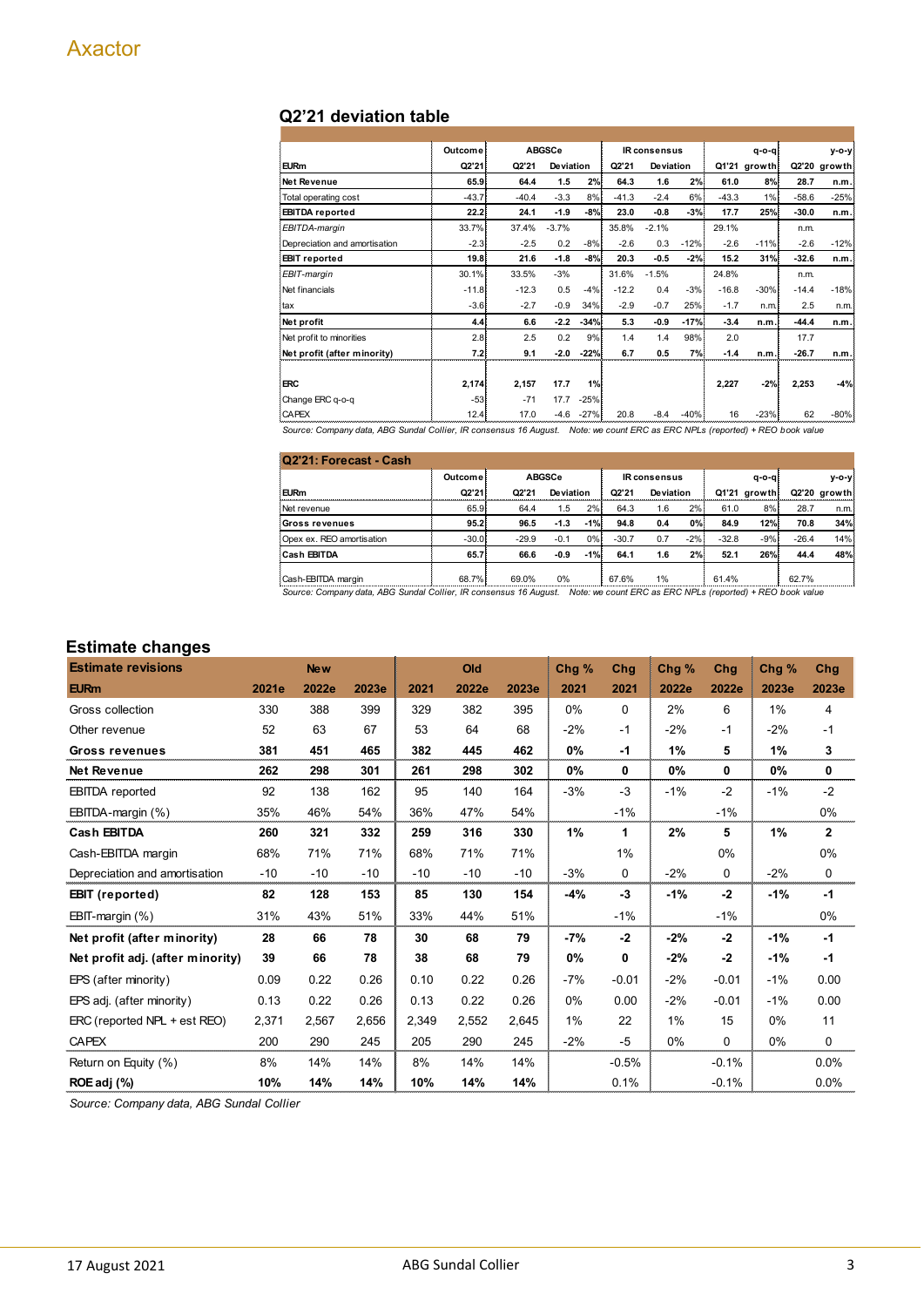|                             |       | <b>ABG</b> |       |       | <b>IR consensus</b> |       |         | <b>Difference</b> |          |
|-----------------------------|-------|------------|-------|-------|---------------------|-------|---------|-------------------|----------|
| <b>EURm</b>                 | 2021e | 2022e      | 2023e | 2021e | 2022e               | 2023e | 2021e   | 2022e             | 2023e    |
| Gross collection            | 330   | 388        | 399   | 329   | 372                 | 391   | 0.1%    | 4.2%              | 2.1%     |
| Other revenue               | 52    | 63         | 67    | 54    | 66                  | 72    | $-3.8%$ | $-5.1%$           | $-7.2%$  |
| Gross revenue               | 381   | 451        | 465   | 383   | 439                 | 462   | $-0.5%$ | 2.8%              | 0.7%     |
| Net revenue                 | 262   | 298        | 301   | 263   | 290                 | 297   | $-0.6%$ | 2.6%              | 1.6%     |
| <b>EBITDA</b>               | 92    | 138        | 162   | 94    | 129                 | 153   | $-2.6%$ | 6.9%              | 5.9%     |
| <b>EBITDA</b> margin        | 35%   | 46%        | 54%   | 36%   | 45%                 | 52%   | $-0.7%$ | 1.8%              | 2.2%     |
| EBIT                        | 82    | 128        | 153   | 84    | 119                 | 144   | $-2.3%$ | 7.6%              | 6.2%     |
| Net profit (after minority) | 28    | 66         | 78    | 24    | 53                  | 69    | 18.8%   | 26.3%             | 13.4%    |
|                             |       |            |       |       |                     |       |         |                   |          |
| Cash EBITDA                 | 260.2 | 320.6      | 331.8 | 256   | 306                 | 322   | 1.8%    | 4.9%              | 2.9%     |
| Cash EBITDA margin          | 68%   | 71%        | 71%   | 67%   | 70%                 | 70%   | 1.5%    | 1.4%              | 1.6%     |
| <b>CAPEX</b>                | 200   | 290        | 245   | 205   | 322                 | 283   | $-2.5%$ | $-9.9%$           | $-13.4%$ |

#### **ABG estimates vs. IR-collected consensus**

*Source: ABG Sundal Collier, IR collected consensus 16 August*

#### **REOs practically phased-out by YE'22e**



*Source: ABG Sundal Collier, company data*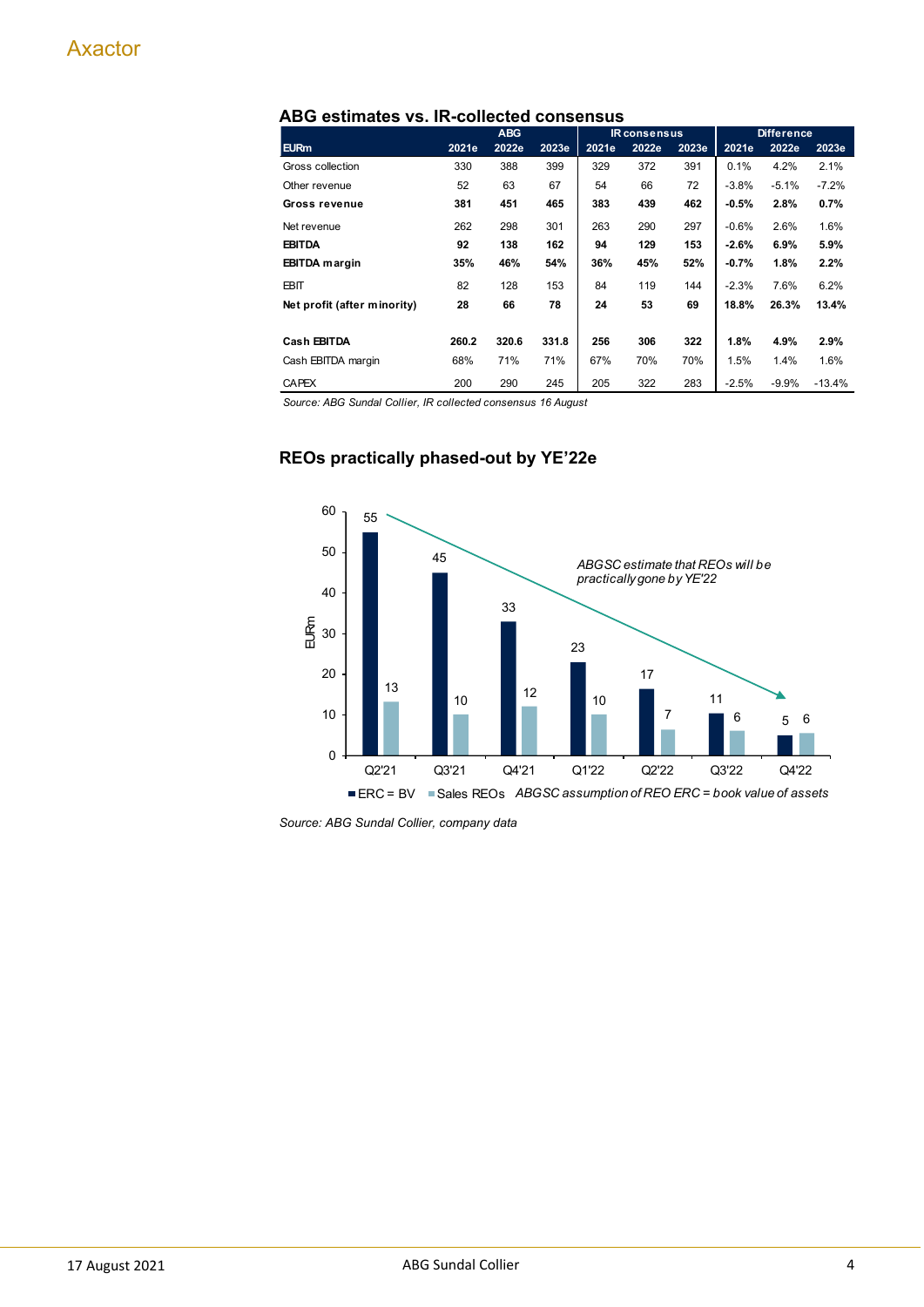#### **Interest coverage ratio**



*Source: ABG Sundal Collier, company data*



#### **Leverage ratio**

*Source: ABG Sundal Collier, company data*



### **Total loan-to-value (LTV) and secured loan-to-value**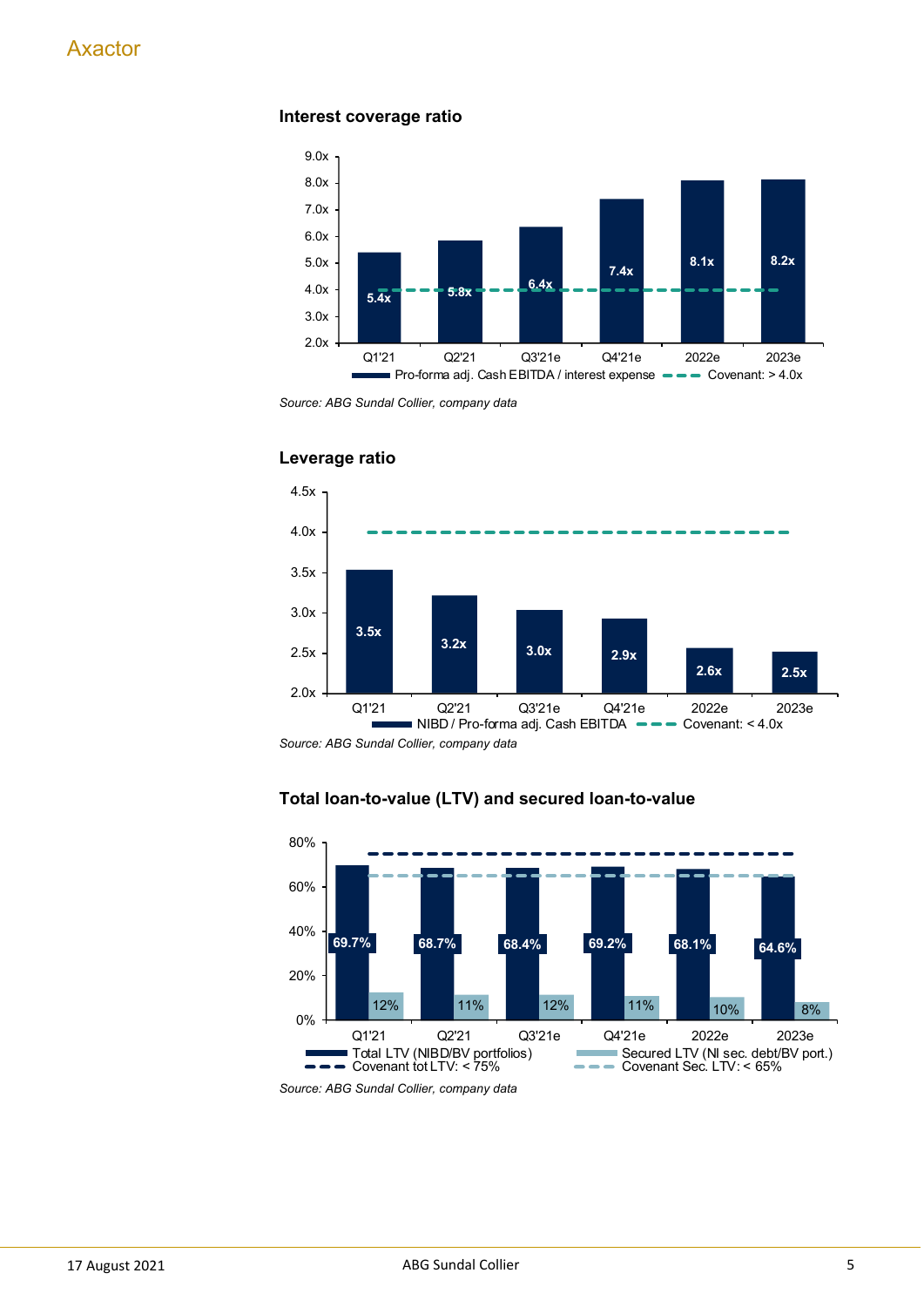## **Funds from operations / gross interest-bearing debt (FFO/GIBD)**



*Source: ABG Sundal Collier, company data*

#### **Cash flow statement**

| <b>EUR'000</b>                        |            |            |            |            |            |            |
|---------------------------------------|------------|------------|------------|------------|------------|------------|
| <b>Cash Flow (direct method)</b>      | 2018       | 2019       | 2020       | 2021e      | 2022e      | 2023e      |
|                                       |            |            |            |            |            |            |
| <b>EBITDA</b>                         | 46,300     | 92,140     | 35,852     | 91,904     | 137,946    | 162,444    |
| Portfolio amortisation & revaluation  | 88,332     | 157,398    | 176,112    | 167,769    | 182,659    | 169,330    |
| Other non cash items                  | 1,374      | 1.256      | 577        | 168        | 0          | $\Omega$   |
| Cash EBITDA (adj. option cost)        | 136,006    | 250,794    | 212,541    | 259,841    | 320,605    | 331,774    |
| Interest paid                         | $-34,495$  | -49,863    | $-52,561$  | $-62,896$  | $-50.806$  | $-51,077$  |
| Taxes paid                            | $-2,543$   | $-4,741$   | $-5,515$   | $-6,714$   | $-19,465$  | $-25,351$  |
| Funds from operations (FFO)           | 98,968     | 196,190    | 154,465    | 190,231    | 250,335    | 255,346    |
| Working capital                       | 2,783      | $-679$     | $-543$     | $-3,491$   | $-989$     | -76        |
| Operating cash flow (CFO)             | 101,751    | 195,511    | 153,922    | 186,740    | 249,346    | 255,270    |
|                                       |            |            |            |            |            |            |
| Portfolio investments                 | $-555,649$ | $-401,429$ | $-211,823$ | $-207,154$ | $-290,000$ | $-245,000$ |
| Investment in subisidiary             | $-1.086$   | 0          | 0          | 0          | 0          | 0          |
| Purchase tangible & intangible assets | $-6,995$   | $-9,642$   | $-6,114$   | $-5,665$   | $-6,228$   | $-6,273$   |
| Purchase of financial assets          | 0          | $-250$     | 442        | 0          | 0          |            |
| Interest received                     | 17         | 98         | 25         | 0          | 0          | 0          |
| Free cash flow (FCF)                  | -461,962   | $-215,712$ | $-63,548$  | $-26,079$  | $-46,882$  | 3,997      |
|                                       |            |            |            |            |            |            |
| Proceeds from borrowings              | 600,651    | 303,984    | 81,631     | 268,475    | 130,500    | 80,850     |
| Repayment of debt                     | $-156,791$ | $-80,089$  | $-84,395$  | $-312,584$ | $-86,593$  | $-80,056$  |
| <b>Dividends</b>                      | 0          | 0          | 0          | 0          | 0          | 0          |
| Proceeds share issue & minorities     | 38.468     | $-865$     | 43,772     | 47,092     | O          | 0          |
| Share/bond/trans. issue cost          | -31        | $\Omega$   | $-959$     | $-1,460$   | 0          | 0          |
| Net cash flow (NCF)                   | 20,335     | 7,318      | $-23,499$  | $-24,556$  | $-2,974$   | 4,791      |
|                                       |            |            |            |            |            |            |
| Total cash at beginning of period     | 50,482     | 70,777     | 75,396     | 50,725     | 27,103     | 24,129     |
| FX effects of cash                    | -40        | $-2,699$   | $-1,171$   | 934        |            |            |
| Total cash at the end of the period   | 70,777     | 75,396     | 50,725     | 27,103     | 24,129     | 28,920     |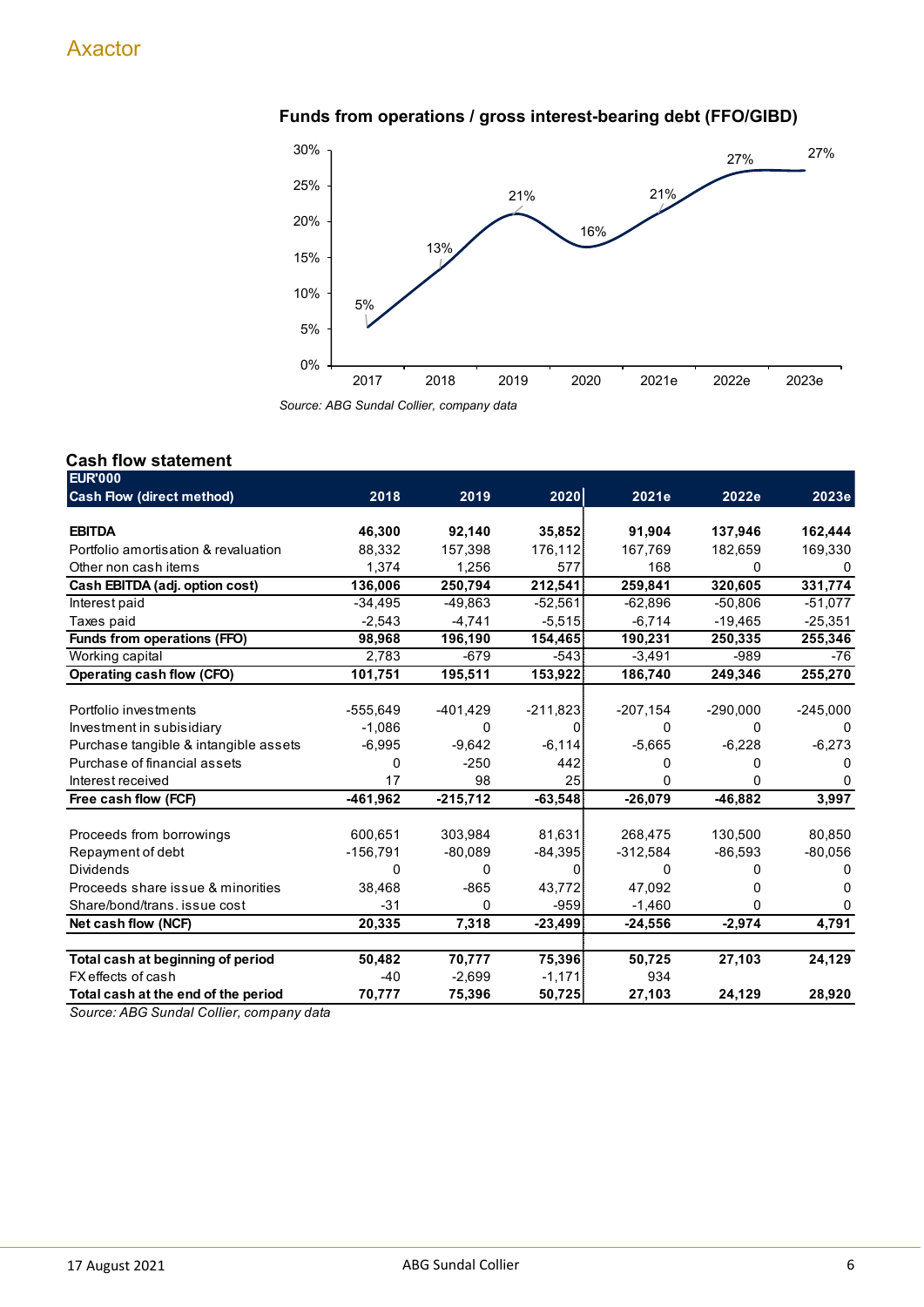

#### **Balance sheet composition Q2'21**



*Source: Company reports. GIBD = gross interest bearing debt*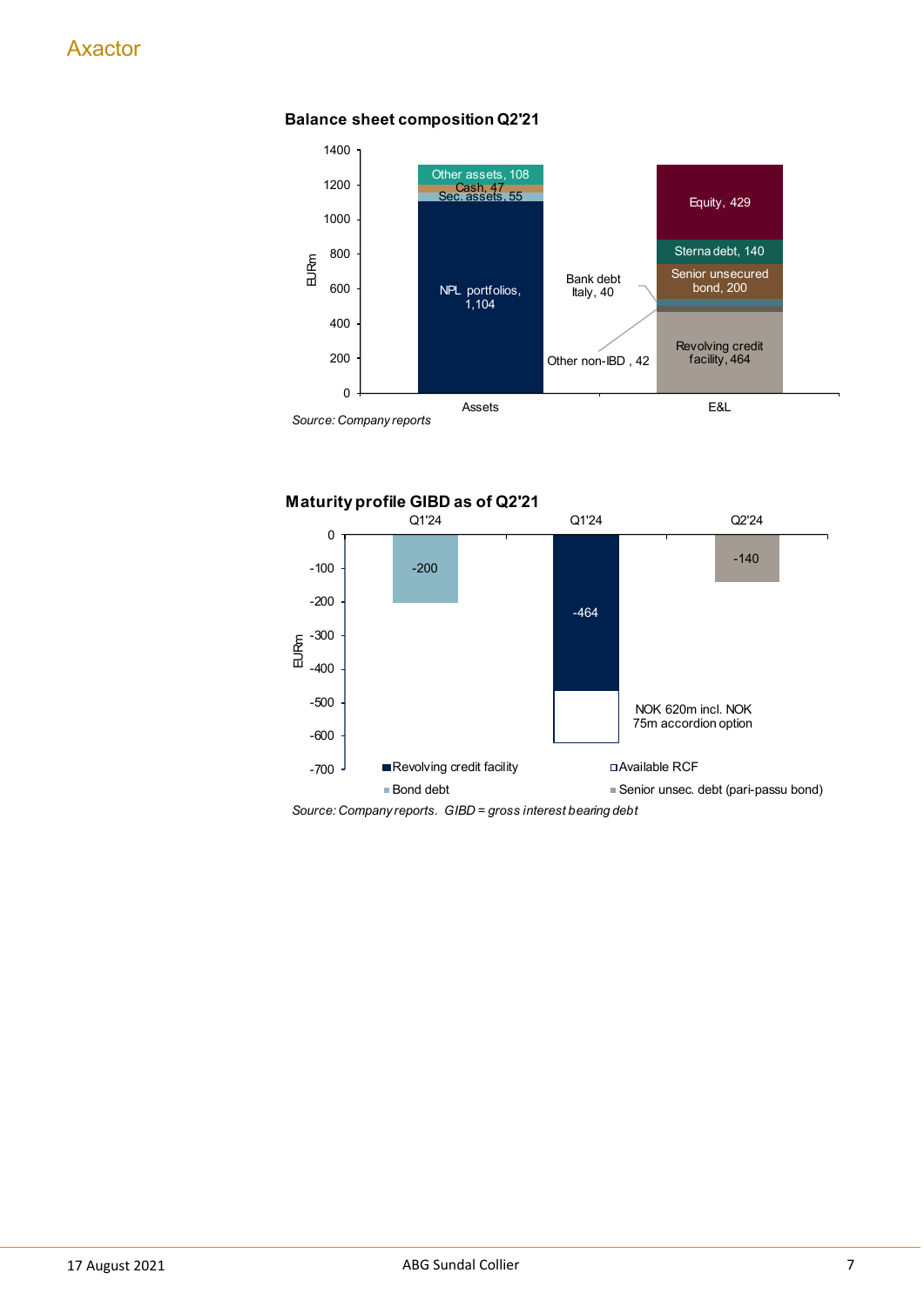#### **DCF valuation using Gordon growth terminal value**

**DCF with Gordon growth terminal value**

|             | <b>DCF valuation - Axactor</b> |                                                |      |       |             |                    |                                                       |                                     |                                |                                  |        |  |
|-------------|--------------------------------|------------------------------------------------|------|-------|-------------|--------------------|-------------------------------------------------------|-------------------------------------|--------------------------------|----------------------------------|--------|--|
| <b>EURm</b> |                                |                                                |      | 2021e | 2022e       | 2023e              | 2024e                                                 | 2025e                               | 2026e                          | 2027e                            | 2028e  |  |
|             | Cash flow from operations      |                                                |      | 187   | 249         | 255                | 305                                                   | 288                                 | 298                            | 310                              | 322    |  |
|             | Interest cost after tax        |                                                |      | 32    | 38          | 38                 | 38                                                    | 37                                  | 38                             | 38                               | 38     |  |
| Capex       | $-213$                         |                                                |      |       | $-296$      | $-251$             | $-261$                                                | $-246$                              | $-246$                         | $-246$                           | $-247$ |  |
|             | Free cash flow to firm         |                                                |      | 6     | $-9$        | 42                 | 81                                                    | 78                                  | 89                             | 101                              | 114    |  |
|             | Discounted free cash flow      |                                                |      | 6     | -8          | 36                 | 65                                                    | 59                                  | 63                             | 67                               | 70     |  |
|             | <b>Valuation summary</b>       |                                                |      |       |             | <b>Assumptions</b> |                                                       |                                     |                                |                                  |        |  |
| PV DCF      |                                | 359                                            |      |       |             | Risk-free rate     |                                                       | 1.3% Norw eigan 10yr treasury bond  |                                |                                  |        |  |
|             | PV terminal value              |                                                |      | 1,309 |             | Beta               |                                                       | 1.4 Bloomberg adj. 5yr w eekly data |                                |                                  |        |  |
|             | Enterprise value               |                                                |      | 1,667 |             |                    | 6.7% ABGSCe market return of 8%<br>Market risk premia |                                     |                                |                                  |        |  |
|             | Net debt Q2'21                 |                                                |      | 796   |             | Cost of equity     |                                                       | 10.8% Capital asset pricing model   |                                |                                  |        |  |
|             | <b>Equity value</b>            |                                                |      | 871   |             | Cost of debt       |                                                       | 7.0% Based on last refinancing      |                                |                                  |        |  |
|             | Number of shares               |                                                |      | 302   |             | Tax-rate           |                                                       |                                     | 25.0% Long-term norm. tax-rate |                                  |        |  |
| NOK/EUR     | 0.1                            |                                                |      |       |             | Terminal grow th   |                                                       |                                     | 1.3% Equal to risk-free rate   |                                  |        |  |
|             | Value per share (NOK)          | Source: ABG Sundal Collier, Axactor, Bloomberg |      | 30    |             | <b>WACC</b>        |                                                       |                                     |                                | 6.70% Latest market cap and NIBD |        |  |
|             |                                |                                                |      |       | <b>WACC</b> |                    |                                                       |                                     |                                |                                  |        |  |
|             | P/share                        | 6.0%                                           | 6.3% | 6.5%  |             | 6.7%               | 7.4%                                                  | 7.8%                                |                                | 8.2%                             |        |  |
|             | $-0.4%$                        | 24.7                                           | 22.4 | 20.3  |             | 18.7               | 13.8                                                  | 11.4                                |                                | 9.3                              |        |  |
|             | 0.3%                           | 29.8                                           | 27.0 | 24.5  |             | 22.6               | 16.9                                                  | 14.2                                |                                | 11.7                             |        |  |
|             | 0.8%                           | 34.2                                           | 31.0 | 28.1  |             | 26.0               | 19.5                                                  | 16.4                                |                                | 13.7                             |        |  |
|             | 1.3%                           | 39.6                                           | 35.9 | 32.5  |             | 30.0               | 22.6                                                  | 19.1                                |                                | 16.0                             |        |  |

#### **DCF valuation using exit multiple and assuming steady state in 2025**

**1.8%** 46.3 41.8 37.7 34.8 26.2 22.1 18.6 **2.3%** 54.8 49.2 44.2 40.7 30.4 25.7 21.7 **2.8%** 65.9 58.7 52.5 48.1 35.6 30.1 25.3

**DCF with exit multiple and steady state in 2025**

| <b>DCF valuation - Axactor</b> |        |        |        |        |        |
|--------------------------------|--------|--------|--------|--------|--------|
| <b>EURm</b>                    | 2021e  | 2022e  | 2023e  | 2024e  | 2025e  |
| Cash flow from operations      | 187    | 249    | 255    | 305    | 288    |
| Interest cost after tax        | 32     | 38     | 38     | 38     | 37     |
| Capex                          | $-213$ | $-296$ | $-251$ | $-261$ | $-246$ |
| Free cash flow to firm         | 6      | -9     | 42     | 81     | 78     |
| Discounted free cash flow      |        | -8     | 36     | 65     | 59     |

| <b>Valuation summary</b> |       | <b>Assumptions</b>     |
|--------------------------|-------|------------------------|
| PV DCF                   | 158   | <b>WACC</b>            |
| PV exit value            | 1.260 | EV/EBITDA 12m          |
| <b>Enterprise value</b>  | 1.418 | <b>EBITDA</b> (reporte |
| Net debt Q2'21           | 796   | Exit value             |
| <b>Equity value</b>      | 621   | PV exit value          |
| Number of shares         | 302   |                        |
| NOK/EUR                  | 0.10  |                        |
|                          |       |                        |

**Gro**

| <b>Valuation summary</b> |       | <b>Assumptions</b>  |                                  |
|--------------------------|-------|---------------------|----------------------------------|
| PV DCF                   | 158   | <b>WACC</b>         | 6.70% Latest market cap and NIBD |
| PV exit value            | 1.260 | EV/EBITDA 12m fw d. | 9.8 5yr median of peers          |
| <b>Enterprise value</b>  | 1.418 | EBITDA (reported)   | 171 Exit-year 2025               |
| Net debt Q2'21           | 796   | Exit value          | 1.672 EV 2025                    |
| Equity value             | 621   | PV exit value       | 1.260 Discounted back            |
| Number of charge         | ふいつ   |                     |                                  |

NOK/EUR 0.10 **Value per share (NOK) 21**

Source: ABG Sundal Collier, Axactor, Bloomberg, FactSet

|                 | <b>WACC</b> |      |      |      |      |      |      |      |  |  |  |  |  |
|-----------------|-------------|------|------|------|------|------|------|------|--|--|--|--|--|
|                 | P/share     | 6.0% | 6.3% | 6.5% | 6.7% | 7.4% | 7.8% | 8.2% |  |  |  |  |  |
| multiple)       | 7.8x        | 13.7 | 13.3 | 12.9 | 12.6 | 11.5 | 10.8 | 10.2 |  |  |  |  |  |
|                 | 8.3x        | 16.0 | 15.5 | 15.1 | 14.8 | 13.6 | 13.0 | 12.3 |  |  |  |  |  |
|                 | 8.8x        | 18.2 | 17.8 | 17.3 | 17.0 | 15.8 | 15.1 | 14.4 |  |  |  |  |  |
|                 | 9.3x        | 20.5 | 20.0 | 19.6 | 19.2 | 17.9 | 17.2 | 16.5 |  |  |  |  |  |
|                 | 9.8x        | 22.8 | 22.3 | 21.8 | 21.4 | 20.1 | 19.3 | 18.6 |  |  |  |  |  |
|                 | 10.3x       | 25.1 | 24.5 | 24.0 | 23.6 | 22.2 | 21.4 | 20.7 |  |  |  |  |  |
|                 | 10.8x       | 27.4 | 26.8 | 26.3 | 25.8 | 24.4 | 23.5 | 22.7 |  |  |  |  |  |
| EV/EBITDA (exit | 11.3x       | 29.6 | 29.1 | 28.5 | 28.0 | 26.5 | 25.7 | 24.8 |  |  |  |  |  |
|                 | 11.8x       | 31.9 | 31.3 | 30.7 | 30.3 | 28.7 | 27.8 | 26.9 |  |  |  |  |  |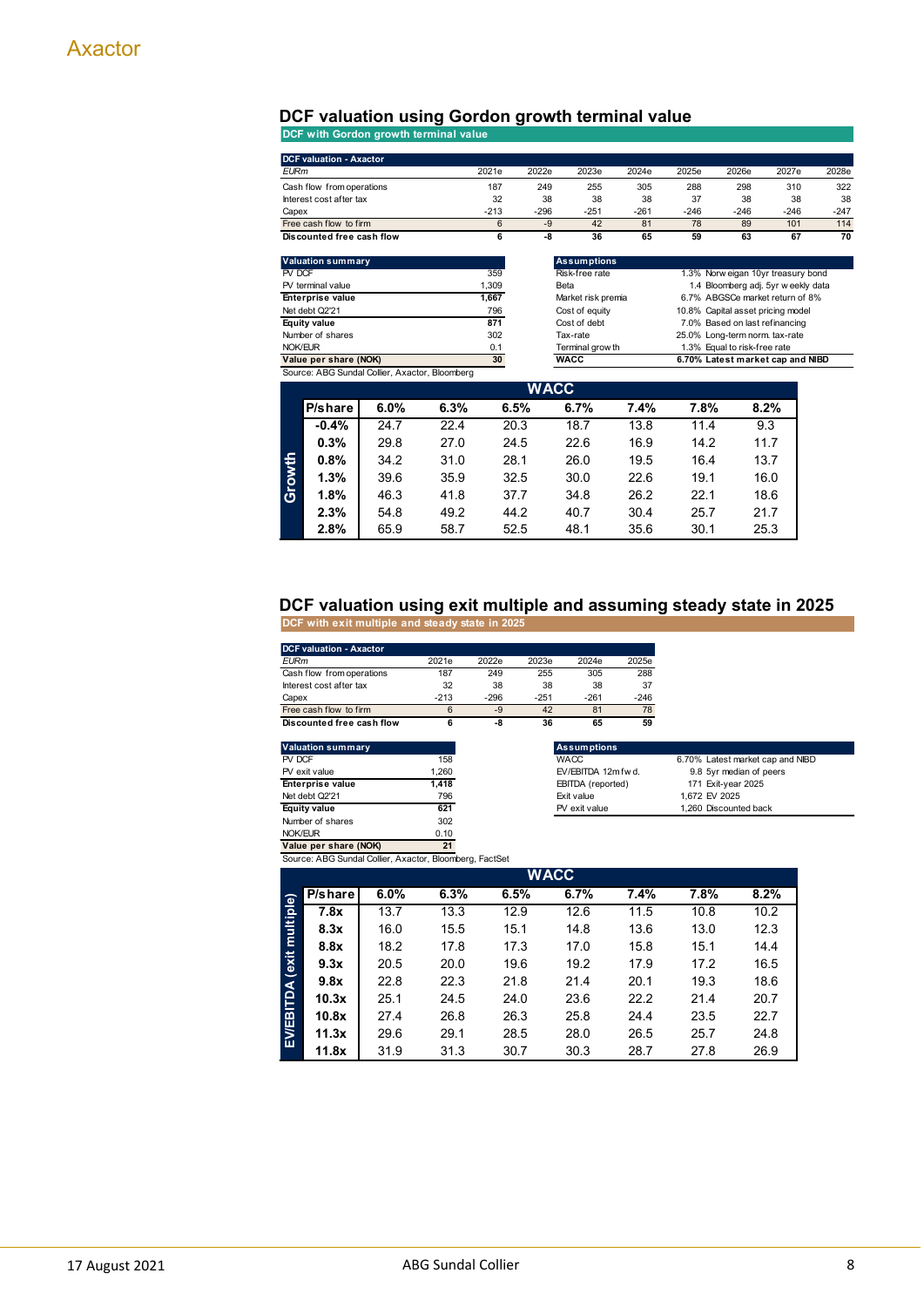| <b>Income Statement (EURm)</b>      | Q1 2020        | Q2 2020     | Q3 2020        | Q4 2020     | Q1 2021          | Q2 2021        | Q3 2021e    | Q4 2021e    |
|-------------------------------------|----------------|-------------|----------------|-------------|------------------|----------------|-------------|-------------|
| Sales                               | 56             | 29          | 62             | 58          | 61               | 66             | 64          | 71          |
| COGS                                | $-41$          | $-59$       | $-32$          | $-37$       | $-43$            | -44            | $-38$       | $-44$       |
| Gross profit                        | 14             | $-30$       | 30             | 21          | 18               | 22             | 26          | 26          |
| Other operating items               | $\mathbf 0$    | $\mathbf 0$ | $\mathbf 0$    | $\mathbf 0$ | $-0$             | -0             | $\mathbf 0$ | $-0$        |
| <b>EBITDA</b>                       | 14             | -30         | 30             | 21          | 18               | 22             | 26          | 26          |
| Depreciation and amortisation       | $-3$           | -3          | $-3$           | $-3$        | $-3$             | $-2$           | $-2$        | $-2$        |
| <b>EBITA</b>                        | 12             | $-33$       | 28             | 18          | 15               | 20             | 23          | 24          |
| EO items                            | $-1$           | -26         | 5              | 6           | $-3$             | 0              | 0           | $\mathbf 0$ |
| Impairment and PPA amortisation     | $\mathbf 0$    | $\mathbf 0$ | $\mathbf 0$    | $\mathbf 0$ | $\mathbf 0$      | $\mathbf 0$    | $\mathbf 0$ | $\mathbf 0$ |
| <b>EBIT</b>                         | 12             | -33         | 28             | 18          | 15               | 20             | 23          | 24          |
| Net financial items                 | $-15$          | $-14$       | $-14$          | $-21$       | $-14$            | $-13$          | $-12$       | $-12$       |
| Pretax profit                       | 6              | -47         | 12             | 1           | $-2$             | 8              | 11          | 12          |
| Tax                                 | $-2$           | 3           | -6             | 3           | $-2$             | $-4$           | $-3$        | $-3$        |
| Net profit                          | 3              | -44         | $\overline{7}$ | 3           | $-3$             | 4              | 8           | 9           |
| Minority interest                   | $\overline{2}$ | 18          | -3             | $-1$        | $\boldsymbol{2}$ | 3              | 3           | 3           |
| Net profit discontinued             | 0              | $\mathbf 0$ | 0              | 0           | 0                | 0              | $\mathbf 0$ | $\mathbf 0$ |
| Net profit to shareholders          | 5              | $-27$       | 4              | 3           | $-1$             | $\overline{7}$ | 11          | 12          |
| <b>EPS</b>                          | 0.03           | $-0.14$     | 0.02           | 0.01        | $-0.00$          | 0.02           | 0.04        | 0.04        |
| <b>EPS Adj</b>                      | 0.00           | $-0.01$     | 0.01           | $-0.02$     | 0.01             | 0.02           | 0.04        | 0.04        |
| Total extraordinary items after tax | 5              | $-25$       | $\overline{2}$ | 7           | $-5$             | $\mathbf{1}$   | $\mathbf 0$ | $\mathbf 0$ |
| Tax rate (%)                        | 38.4           | 5.4         | 47.1           | 399.0       | 101.6            | 45.2           | 28.0        | 27.0        |
| Gross margin (%)                    | 25.4           | $-104.6$    | 48.7           | 36.5        | 29.5             | 33.6           | 40.2        | 37.4        |
| EBITDA margin (%)                   | 25.4           | $-104.6$    | 48.7           | 36.5        | 28.9             | 33.6           | 40.2        | 37.4        |
| EBITA margin (%)                    | 20.7           | $-113.7$    | 44.5           | 31.4        | 24.7             | 30.1           | 36.4        | 33.9        |
| EBIT margin (%)                     | 20.7           | $-113.7$    | 44.5           | 31.4        | 24.7             | 30.1           | 36.4        | 33.9        |
| Pretax margin (%)                   | 10.1           | $-163.8$    | 19.7           | 1.1         | $-2.7$           | 12.1           | 17.5        | 16.6        |
| Net margin (%)                      | 6.2            | $-154.9$    | 10.4           | 5.7         | $-5.5$           | 6.6            | 12.6        | 12.1        |
| Growth rates Y/Y                    | Q1 2020        | Q2 2020     | Q3 2020        | Q4 2020     | Q1 2021          | Q2 2021        | Q3 2021e    | Q4 2021e    |
| Sales growth (%)                    | $-24.5$        | $-60.4$     | $-3.1$         | $-21.8$     | 10.4             | 129.8          | 2.4         | 20.7        |
| EBITDA growth (%)                   | $-36.2$        | -chg        | 51.5           | $-10.4$     | 25.6             | $+chg$         | $-15.5$     | 23.6        |
| EBIT growth (%)                     | $-42.1$        | $-chq$      | 59.2           | $-12.5$     | 31.6             | $+chg$         | $-16.4$     | 30.3        |
| Net profit growth (%)               | $-25.4$        | -chg        | 77.8           | $-48.9$     | -chg             | $+chq$         | 23.8        | 155.9       |
| EPS growth (%)                      | $-25.4$        | -chg        | 77.8           | $-48.9$     | -chg             | $+chq$         | 23.8        | 155.9       |
| Adj earnings numbers                | Q1 2020        | Q2 2020     | Q3 2020        | Q4 2020     | Q1 2021          | Q2 2021        | Q3 2021e    | Q4 2021e    |
| EBITDA Adj                          | 16             | $-4$        | 25             | 16          | 21               | 22             | 26          | 26          |
| EBITDA Adj margin (%)               | 27.9           | $-13.3$     | 40.6           | 26.5        | 33.4             | 33.6           | 40.2        | 37.4        |
| <b>EBITA Adj</b>                    | 13             | -6          | 23             | 13          | 18               | 20             | 23          | 24          |
| EBITA Adj margin (%)                | 23.2           | $-22.4$     | 36.4           | 21.4        | 29.2             | 30.1           | 36.4        | 33.9        |
| <b>EBIT Adj</b>                     | 13             | $-6$        | 23             | 13          | 18               | 20             | 23          | 24          |
| EBIT Adj margin (%)                 | 23.2           | $-22.4$     | 36.4           | 21.4        | 29.2             | 30.1           | 36.4        | 33.9        |
| Pretax profit Adj                   | $-2$           | $-21$       | 8              | -9          | 4                | 6              | 11          | 12          |
| Net profit Adj                      | $-1$           | $-20$       | 4              | $-4$        | 1                | 3              | 8           | 9           |
| Net profit to shareholders Adj      | $\mathbf{1}$   | $-2$        | $\overline{2}$ | $-4$        | 3                | 6              | 11          | 12          |
| Net Adj margin (%)                  | $-2.1$         | $-68.8$     | 7.1            | $-6.5$      | 1.8              | 4.9            | 12.6        | 12.1        |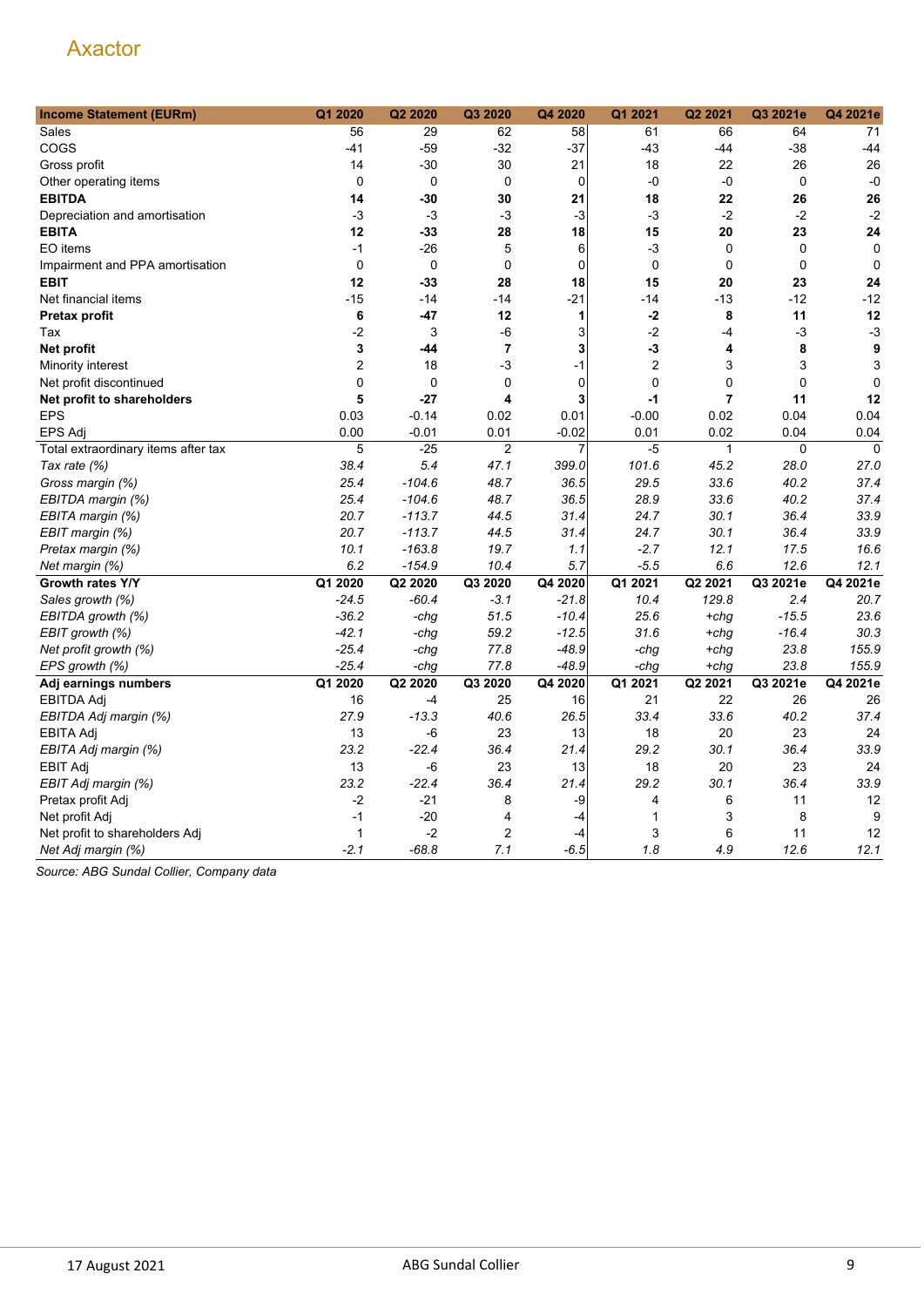| <b>Income Statement (EURm)</b>      | na | 2015        | 2016        | 2017             | 2018                   | 2019        | 2020          | 2021e        | 2022e   | 2023e               |
|-------------------------------------|----|-------------|-------------|------------------|------------------------|-------------|---------------|--------------|---------|---------------------|
| Sales                               | na | 0           | 37          | 90               | 207                    | 285         | 205           | 262          | 298     | 301                 |
| COGS                                | na | 0           | -44         | $-75$            | $-161$                 | $-193$      | $-169$        | $-169$       | $-160$  | $-139$              |
| Gross profit                        | na | 0           | $-6$        | 15               | 46                     | 92          | 36            | 92           | 138     | 162                 |
| Other operating items               | na | $\mathbf 0$ | 0           | 0                | 0                      | 0           | 0             | $-0$         | 0       | 0                   |
| <b>EBITDA</b>                       | na | 0           | -6          | 15               | 46                     | 92          | 36            | 92           | 138     | 162                 |
| Depreciation and amortisation       | na | 0           | -3          | $-5$             | -6                     | $-10$       | -11           | $-10$        | $-10$   | $-10$               |
| Of which leasing depreciation       | na | 0           | $\mathbf 0$ | 0                | 0                      | 0           | 0             | 0            | 0       | 0                   |
| <b>EBITA</b>                        | na | 0           | -10         | 9                | 40                     | 82          | 25            | 82           | 128     | 153                 |
| EO items                            | na | $\mathbf 0$ | $-3$        | $-2$             | 6                      | $-2$        | $-66$         | -3           | 0       | 0                   |
| Impairment and PPA amortisation     | na | 0           | 0           | 0                | $\mathbf 0$            | $\mathbf 0$ | $\mathbf 0$   | 0            | 0       | $\mathbf 0$         |
| <b>EBIT</b>                         | na | 0           | -10         | 9                | 40                     | 82          | 25            | 82           | 128     | 153                 |
| Net financial items                 | na | 0           | $-2$        | $-7$             | $-34$                  | $-51$       | -65           | $-51$        | $-51$   | $-51$               |
| Pretax profit                       | na | 0           | $-12$       | $\boldsymbol{2}$ | 6                      | 33          | $-28$         | 29           | 77      | 101                 |
| Tax                                 | na | $\mathbf 0$ | 1           | 1                | -4                     | $-12$       | $-3$          | -12          | $-19$   | $-25$               |
| Net profit                          | na | 0           | -11         | 3                | $\mathbf 2$            | 21          | $-31$         | 18           | 58      | 76                  |
| Minority interest                   | na | 0           | 0           | 0                | 2                      | $-5$        | 16            | 10           | 9       | $\overline{2}$      |
| Net profit discontinued             |    | 0           | 0           | 0                | 0                      | 0           | 0             | 0            | 0       | $\Omega$            |
| Net profit to shareholders          | na | 0           | $-11$       | 3                | 4                      | 16          | -15           | 28           | 66      | 78                  |
| <b>EPS</b>                          | na | 0           | $-0.01$     | 0.00             | 0.03                   | 0.11        | $-0.08$       | 0.09         | 0.22    | 0.26                |
|                                     | na |             | $-0.01$     | 0.00             |                        | 0.10        |               |              | 0.22    |                     |
| <b>EPS Adj</b>                      | na | 0<br>0      | $-3$        | $-3$             | 0.01<br>$\overline{2}$ |             | 0.14<br>$-60$ | 0.10<br>$-3$ |         | 0.26<br>$\mathbf 0$ |
| Total extraordinary items after tax | na |             |             |                  |                        | 0           |               |              | 0       |                     |
| Leasing payments                    | na | 0           | 0           | 0                | 0                      | 0           | 0             | 0            | 0       | $\mathbf 0$         |
| Tax rate (%)                        | na | ns          | 6.1         | 31.0             | 61.3                   | 35.7        | 9.6           | 39.8         | 25.2    | 25.0                |
| Gross margin (%)                    | na | nm          | $-17.5$     | 16.5             | 22.4                   | 32.3        | 17.5          | 35.3         | 46.3    | 53.9                |
| EBITDA margin (%)                   | na | nm          | $-17.5$     | 16.5             | 22.4                   | 32.3        | 17.5          | 35.1         | 46.3    | 53.9                |
| EBITA margin (%)                    | na | nm          | $-25.9$     | 10.6             | 19.5                   | 28.8        | 12.2          | 31.4         | 43.0    | 50.6                |
| EBIT margin (%)                     | na | nm          | $-25.9$     | 10.6             | 19.5                   | 28.8        | 12.2          | 31.4         | 43.0    | 50.6                |
| Pretax margin (%)                   | na | nm          | $-32.1$     | 2.2              | 3.0                    | 11.4        | $-13.8$       | 11.2         | 26.0    | 33.6                |
| Net margin (%)                      | na | nm          | $-30.1$     | 2.9              | 1.2                    | 7.4         | $-15.2$       | 6.7          | 19.4    | 25.2                |
| Growth rates Y/Y                    | na | 2015        | 2016        | 2017             | 2018                   | 2019        | 2020          | 2021e        | 2022e   | 2023e               |
| Sales growth (%)                    | na | na          | na          | 142.2            | 130.4                  | 37.8        | $-28.1$       | 27.6         | 13.8    | 1.3                 |
| EBITDA growth (%)                   | na | na          | high        | 328.4            | 212.5                  | 99.0        | $-61.1$       | 156.3        | 50.1    | 17.8                |
| EBIT growth (%)                     | na | na          | high        | 198.7            | 324.6                  | 103.6       | $-69.5$       | 228.1        | 56.1    | 19.1                |
| Net profit growth (%)               | na | na          | high        | 123.2            | $-8.0$                 | 781.0       | $-248.4$      | 156.5        | 228.7   | 31.6                |
| EPS growth (%)                      | na | na          | high        | 116.0            | 1,512.2                | 307.2       | $-177.9$      | 212.9        | 136.5   | 18.0                |
| Profitability                       | na | 2015        | 2016        | 2017             | 2018                   | 2019        | 2020          | 2021e        | 2022e   | 2023e               |
| ROE (%)                             | na | na          | $-12.2$     | 1.2              | 1.7                    | 6.0         | $-5.2$        | 7.5          | 14.0    | 14.4                |
| ROE Adj (%)                         | na | na          | $-8.5$      | 2.5              | 0.8                    | 5.9         | 8.6           | 8.3          | 14.0    | 14.4                |
| ROCE (%)                            | na | na          | $-7.7$      | 2.1              | 4.3                    | 7.1         | 2.7           | 6.1          | 9.2     | 10.3                |
| ROCE Adj(%)                         | na | na          | $-4.9$      | 2.6              | 3.6                    | 7.1         | 6.9           | 6.4          | 9.2     | 10.3                |
| ROIC (%)                            | na | na          | $-8.9$      | 3.3              | 2.0                    | 4.7         | 2.2           | 3.8          | $7.0\,$ | 7.8                 |
| ROIC Adj (%)                        | na | na          | $-6.1$      | 3.9              | 1.7                    | 4.8         | 7.9           | 3.9          | 7.0     | 7.8                 |
| Adj earnings numbers                | na | 2015        | 2016        | 2017             | 2018                   | 2019        | 2020          | 2021e        | 2022e   | 2023e               |
| EBITDA Adj                          | na | 0           | $-3$        | 17               | 40                     | 94          | 102           | 95           | 138     | 162                 |
| EBITDA Adj margin (%)               | na | nm          | $-9.2$      | 18.5             | 19.3                   | 32.9        | 49.9          | 36.2         | 46.3    | 53.9                |
| EBITDA lease Adj                    | na | 0           | 0           | $\mathbf 0$      | 0                      | 0           | 0             | 0            | 0       | 0                   |
| EBITDA lease Adj margin (%)         | na | nm          | 0           | 0                | 0                      | 0           | 0             | 0            | 0       | 0                   |
| EBITA Adj                           | na | 0           | -7          | 11               | 34                     | 84          | 91            | 85           | 128     | 153                 |
| EBITA Adj margin (%)                | na | nm          | $-17.6$     | 12.6             | 16.4                   | 29.4        | 44.6          | 32.4         | 43.0    | 50.6                |
| <b>EBIT Adj</b>                     | na | 0           | $-7$        | 11               | 34                     | 84          | 91            | 85           | 128     | 153                 |
| EBIT Adj margin (%)                 | na | nm          | $-17.6$     | 12.6             | 16.4                   | 29.4        | 44.6          | 32.4         | 43.0    | 50.6                |
| Pretax profit Adj                   | na | 0           | -8          | 4                | 0                      | 32          | 27            | 34           | 77      | 101                 |
| Net profit Adj                      | na | 0           | -8          | 6                | 0                      | 21          | 9             | 20           | 58      | 76                  |
| Net profit to shareholders Adj      | na | 0           | -8          | 6                | 2                      | 16          | 25            | 31           | 66      | 78                  |
| Net Adj margin (%)                  | na | nm          | $-21.1$     | $6.2\,$          | $0.0\,$                | $7.3$       | 4.6           | $7.8\,$      | 19.4    | 25.2                |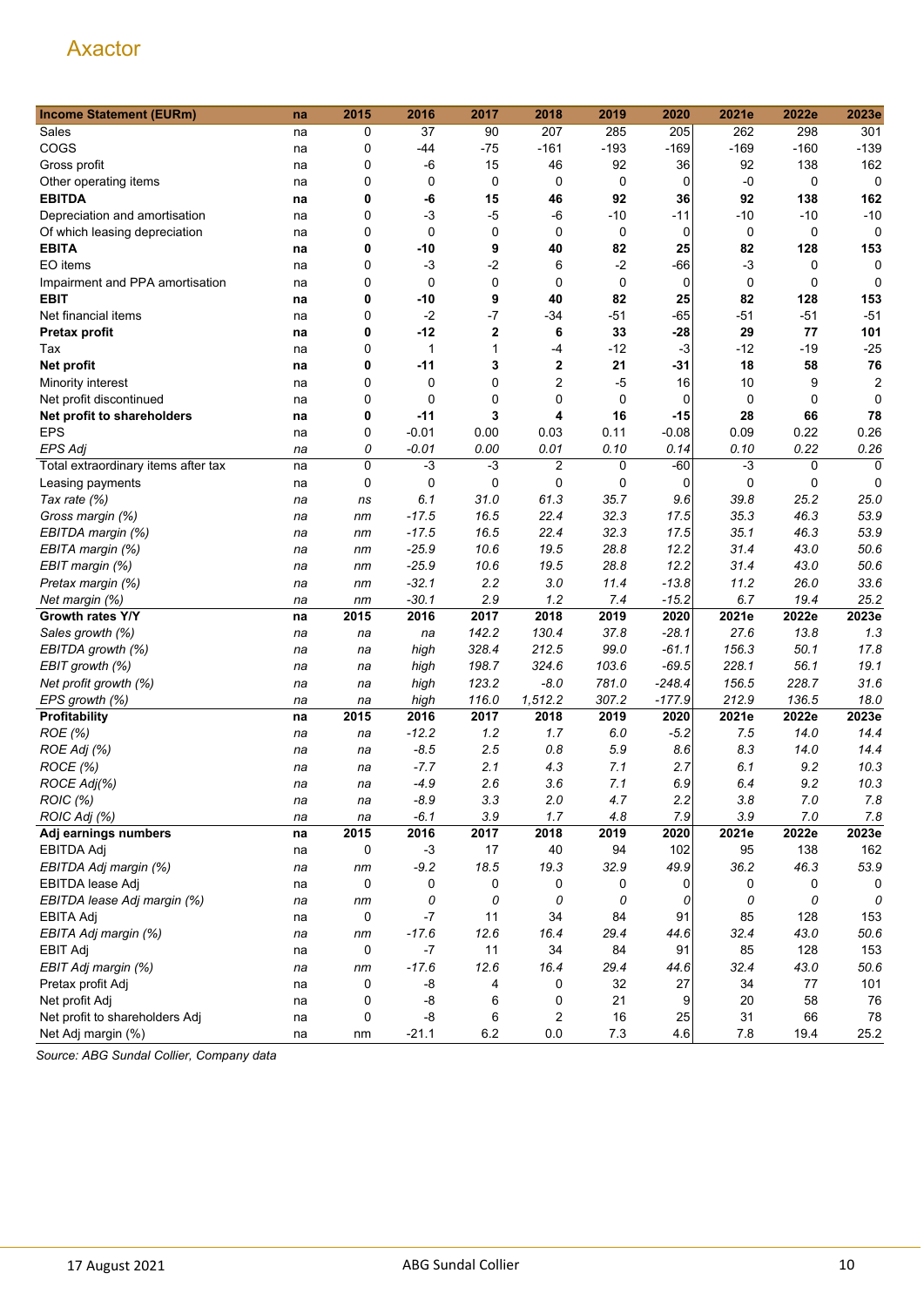| <b>Cash Flow Statement (EURm)</b>     | na | 2015        | 2016        | 2017         | 2018   | 2019     | 2020     | 2021e          | 2022e        | 2023e       |
|---------------------------------------|----|-------------|-------------|--------------|--------|----------|----------|----------------|--------------|-------------|
| <b>EBITDA</b>                         | na | 0           | -6          | 15           | 46     | 92       | 36       | 92             | 138          | 162         |
| Net financial items                   | na | 0           | $-2$        | $-7$         | -34    | $-51$    | $-65$    | -51            | $-51$        | $-51$       |
| Paid tax                              | na | 0           | 0           | 1            | $-4$   | $-12$    | $-3$     | -12            | $-19$        | $-25$       |
| Non-cash items                        | na | 0           | 1           | 8            | 90     | 167      | 186      | 161            | 183          | 169         |
| Cash flow before change in WC         | na | 0           | $-8$        | 16           | 99     | 196      | 154      | 190            | 250          | 255         |
| Change in WC                          | na | 0           | $-6$        | $-8$         | 3      | $-1$     | $-1$     | $-3$           | $-1$         | $-0$        |
| <b>Operating cash flow</b>            | na | 0           | -14         | 8            | 102    | 196      | 154      | 187            | 249          | 255         |
| CAPEX tangible fixed assets           | na | 0           | $-76$       | $-355$       | $-556$ | -401     | $-212$   | $-207$         | $-290$       | $-245$      |
| CAPEX intangible fixed assets         | na | 0           | $-2$        | $-5$         | $-7$   | $-10$    | -6       | -6             | $-6$         | $-6$        |
| Acquisitions and disposals            | na | 0           | $-48$       | $-1$         | $-1$   | 0        | 0        | 0              | 0            | 0           |
| Free cash flow                        | na | 0           | $-139$      | $-354$       | $-462$ | $-215$   | -64      | $-26$          | $-47$        | 4           |
| Dividend paid                         | na | 0           | 0           | 0            | 0      | 0        | $\Omega$ | 0              | 0            | 0           |
| Share issues and buybacks             | na | 0           | 0           | 0            | 0      | 0        | 0        | 0              | 0            | 0           |
| Lease liability amortisation          | na | 0           | 0           | 0            | 0      | 0        | 0        | 0              | 0            | 0           |
| Other non cash items                  | na | 0           | 116         | 107          | 39     | 14       | 35       | 56             | 3            | 10          |
| <b>Balance Sheet (EURm)</b>           | na | 2015        | 2016        | 2017         | 2018   | 2019     | 2020     | 2021e          | 2022e        | 2023e       |
| Goodwill                              |    | 0           | 53          | 54           | 56     | 56       | 55       | 56             | 56           | 56          |
|                                       | na |             | 22          | 25           | 29     | 40       | 35       | 33             | 33           | 33          |
| Other intangible assets               | na | 0           | 128         | 471          | 929    | 1,171    |          |                |              |             |
| Tangible fixed assets                 | na | 0           |             |              |        |          | 1,203    | 1,242          | 1,342        | 1,408       |
| Right-of-use asset                    | na | 0           | 0           | 0            | 0      | 0        | 0        | 0              | 0            | O           |
| Total other fixed assets              | na | 0           | 1           | $\mathbf{1}$ | 1      | 1        | 1        | $\mathbf{1}$   | $\mathbf{1}$ |             |
| <b>Fixed assets</b>                   | na | 0           | 205         | 551          | 1,015  | 1,268    | 1,294    | 1,331          | 1,432        | 1,498       |
| Inventories                           | na | 0           | 0           | 0            | 0      | 0        | $\Omega$ | 0              | 0            | 0           |
| Receivables                           | na | 0           | 6           | 9            | 10     | 13       | 7        | 9              | 9            | 9           |
| Other current assets                  | na | 0           | 8           | 13           | 12     | 15       | 15       | 13             | 15           | 15          |
| Cash and liquid assets                | na | $\mathbf 0$ | 65          | 50           | 71     | 75       | 51       | 27             | 24           | 29          |
| <b>Total assets</b>                   | na | 0           | 283         | 622          | 1,108  | 1,372    | 1,367    | 1,380          | 1,480        | 1,551       |
| Shareholders equity                   | na | 0           | 183         | 260          | 264    | 281      | 304      | 439            | 505          | 583         |
| Minority                              | na | 0           | $\mathbf 0$ | 32           | 64     | 97       | 74       | $\overline{7}$ | $-2$         | $\mathbf 0$ |
| <b>Total equity</b>                   | na | 0           | 183         | 292          | 328    | 378      | 379      | 445            | 503          | 583         |
| Long-term debt                        | na | 0           | 25          | 238          | 568    | 466      | 579      | 864            | 939          | 79          |
| Pension debt                          | na | 0           | 0           | 0            | 0      | 0        | 0        | 0              | 0            | $\mathbf 0$ |
| Convertible debt                      | na | 0           | 0           | 0            | 0      | 0        | 0        | 0              | 0            | 0           |
| Leasing liability                     | na | 0           | 0           | 0            | 0      | 0        | 0        | 0              | 0            | 0           |
| Total other long-term liabilities     | na | 0           | 9           | 9            | 15     | 22       | 12       | 10             | 10           | 10          |
| Short-term debt                       | na | 0           | 49          | 61           | 167    | 464      | 357      | 31             | 0            | 861         |
| Accounts payable                      | na | 0           | 7           | 4            | 5      | 6        | 6        | 8              | 9            | 9           |
| Other current liabilities             | na | 0           | 10          | 19           | 26     | 36       | 34       | 21             | 18           | 8           |
| <b>Total liabilities and equity</b>   | na | 0           | 283         | 622          | 1,108  | 1,372    | 1,367    | 1,380          | 1,480        | 1,551       |
| Net IB debt                           | na | 0           | 9           | 248          | 664    | 855      | 885      | 868            | 915          | 911         |
| Net IB debt excl. pension debt        | na | 0           | 9           | 248          | 664    | 855      | 885      | 868            | 915          | 911         |
| Net IB debt excl. leasing             | na | 0           | 0           | 0            | 0      | $\Omega$ | $\Omega$ | $\Omega$       | 0            | 0           |
| Capital invested                      | na | 0           | 202         | 549          | 1,006  | 1,255    | 1,276    | 1,324          | 1,429        | 1,505       |
| Working capital                       | na | 0           | $-3$        | $-2$         | -8     | $-13$    | $-18$    | $-7$           | $-3$         | 7           |
| EV breakdown                          | na | 2015        | 2016        | 2017         | 2018   | 2019     | 2020     | 2021e          | 2022e        | 2023e       |
| Market cap. diluted (m)               | na | 1,311       | 3,634       | 4,830        | 314    | 292      | 189      | 290            | 290          | 290         |
| Net IB debt Adj                       | na | 0           | 9           | 248          | 664    | 855      | 885      | 868            | 915          | 911         |
| Market value of minority              | na | 0           | 0           | 0            | 0      | 0        | 0        | 0              | 0            | 0           |
| Reversal of shares and participations | na | 0           | 0           | 0            | 0      | 0        | 0        | 0              | 0            | 0           |
| Reversal of conv. debt assumed equity | na | 0           | 0           | 0            | 0      | 0        | 0        | 0              | 0            | 0           |
| EV                                    | na | 1,311       | 3,643       | 5,078        | 977    | 1,146    | 1,074    | 1,158          | 1,205        | 1,201       |
| <b>Capital efficiency</b>             | na | 2015        | 2016        | 2017         | 2018   | 2019     | 2020     | 2021e          | 2022e        | 2023e       |
| Total assets turnover (%)             | na | na          | 26.2        | 19.8         | 23.9   | 23.0     | 15.0     | 19.0           | 20.8         | 19.9        |
| Working capital/sales (%)             | na | na          | $-4.5$      | $-2.9$       | $-2.5$ | $-3.8$   | $-7.8$   | $-4.9$         | $-1.7$       | 0.6         |
| Financial risk and debt service       | na | 2015        | 2016        | 2017         | 2018   | 2019     | 2020     | 2021e          | 2022e        | 2023e       |
| Net debt/equity                       | na | nm          | 0.05        | 0.85         | 2.02   | 2.26     | 2.34     | 1.95           | 1.82         | 1.56        |
| Net debt/market cap                   | na | 0           | 0.00        | 0.06         | 1.71   | 3.00     | 5.67     | 2.99           | 3.16         | 3.14        |
| Equity ratio (%)                      | na | nm          | 64.6        | 46.9         | 29.6   | 27.5     | 27.7     | 32.3           | 34.0         | 37.6        |
| Net IB debt adj./equity               | na | nm          | 0.05        | 0.85         | 2.02   | 2.26     | 2.34     | 1.95           | 1.82         | 1.56        |
| Current ratio                         | na | nm          | 1.19        | 0.85         | 0.47   | 0.20     | 0.18     | 0.82           | 1.77         | 0.06        |
| EBITDA/net interest                   | na | na          | $-3.39$     | 2.17         | 1.56   | 1.80     | 0.56     | 1.80           | 2.71         | 3.18        |
| Net IB debt/EBITDA                    | na | nm          | $-1.46$     | 16.76        | 14.33  | 9.27     | 24.70    | 9.45           | 6.63         | 5.61        |
| Net IB debt/EBITDA lease Adj          | na | nm          | nm          | nm           | nm     | nm       | nm       | nm             | nm           | nm          |
| Interest cover                        | na | nm          | $-4.76$     | 1.38         | 1.36   | 1.60     | 0.39     | 1.61           | 2.52         | 2.99        |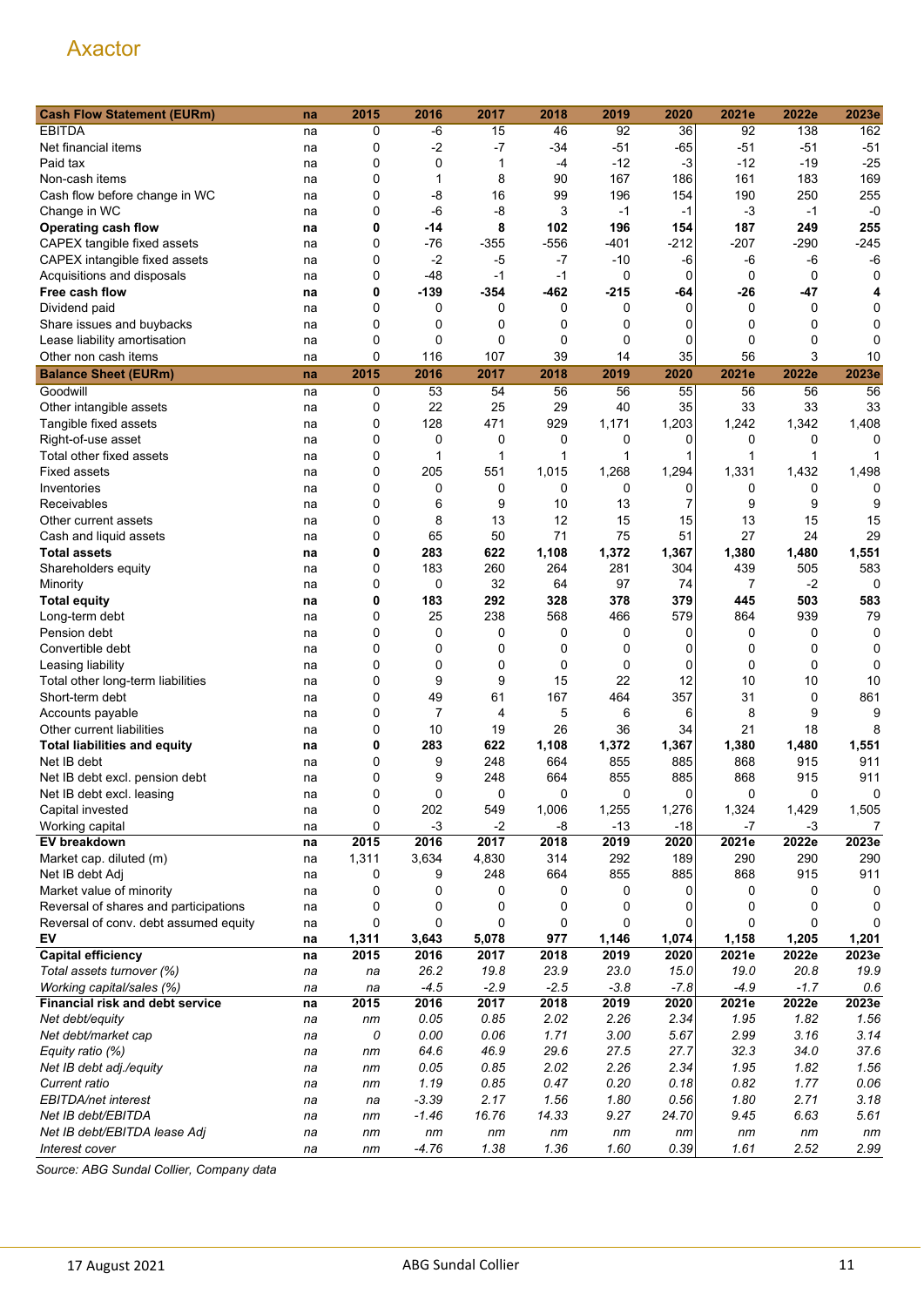| <b>Valuation and Ratios (EURm)</b>         | na | 2015     | 2016       | 2017    | 2018     | 2019        | 2020        | 2021e   | 2022e   | 2023e       |
|--------------------------------------------|----|----------|------------|---------|----------|-------------|-------------|---------|---------|-------------|
| Shares outstanding adj.                    | na | 597      | 1,226      | 1,516   | 154      | 155         | 185         | 302     | 302     | 302         |
| Fully diluted shares Adj                   | na | 652      | 1,282      | 1,702   | 173      | 155         | 185         | 302     | 302     | 302         |
| <b>EPS</b>                                 | na | 0        | $-0.01$    | 0.00    | 0.03     | 0.11        | $-0.08$     | 0.09    | 0.22    | 0.26        |
| Dividend per share Adj                     | na | 0        | 0          | 0       | 0        | $\mathbf 0$ | $\mathbf 0$ | 0       | 0       | $\mathbf 0$ |
| EPS Adj                                    | na | 0        | $-0.01$    | 0.00    | 0.01     | 0.10        | 0.14        | 0.10    | 0.22    | 0.26        |
| <b>BVPS</b>                                | na | 0        | 0.15       | 0.17    | 1.71     | 1.81        | 1.64        | 1.45    | 1.67    | 1.93        |
| <b>BVPS Adj</b>                            | na | 0        | 0.10       | 0.13    | 1.29     | 1.33        | 1.26        | 1.22    | 1.44    | 1.70        |
| Net IB debt / share                        | na | $\Omega$ | 0.0        | 0.2     | 4.3      | 5.5         | 4.8         | 2.9     | 3.0     | 3.0         |
| Share price                                | na | 2.01     | 2.83       | 2.84    | 1.81     | 1.88        | 1.02        | 0.96    | 0.96    | 0.96        |
| Market cap. (m)                            | na | 1,199    | 3,477      | 4,303   | 280      | 292         | 189         | 290     | 290     | 290         |
| Valuation                                  | na | 2015     | 2016       | 2017    | 2018     | 2019        | 2020        | 2021e   | 2022e   | 2023e       |
| P/E                                        | na | nm       | $-282.4$   | 1,765.9 | 70.0     | 17.8        | $-12.4$     | 10.3    | 4.4     | 3.7         |
| EV/sales                                   | na | nm       | 98.27      | 56.56   | 4.72     | 4.02        | 5.24        | 4.43    | 4.05    | 3.99        |
| EV/EBITDA                                  | na | nm       | $-561.6$   | 342.7   | 21.1     | 12.4        | 30.0        | 12.6    | 8.7     | 7.4         |
| <b>EV/EBITA</b>                            | na | nm       | $-379.0$   | 535.2   | 24.3     | 14.0        | 43.0        | 14.1    | 9.4     | 7.9         |
| EV/EBIT                                    | na | nm       | $-379.0$   | 535.2   | 24.3     | 14.0        | 43.0        | 14.1    | 9.4     | 7.9         |
| Dividend yield (%)                         | na | 0        | 0          | 0       | 0        | 0           | 0           | 0       | 0       | 0           |
| FCF yield (%)                              | na | 0        | $-4.4$     | $-7.7$  | $-147.2$ | $-74.2$     | $-33.9$     | $-9.0$  | $-16.2$ | 1.4         |
| Lease adj. FCF yield (%)                   | na | 0        | $-4.4$     | $-7.7$  | $-147.2$ | $-74.2$     | $-33.9$     | $-9.0$  | $-16.2$ | 1.4         |
| P/BVPS                                     | na | nm       | 19.01      | 16.55   | 1.06     | 1.04        | 0.62        | 0.66    | 0.57    | 0.50        |
| P/BVPS Adj                                 | na | nm       | 27.68      | 21.51   | 1.41     | 1.42        | 0.81        | 0.79    | 0.67    | 0.56        |
| P/E Adj                                    | na | nm       | $-403.6$   | 831.7   | 148.0    | 17.9        | 7.5         | 9.4     | 4.4     | 3.7         |
| EV/EBITDA Adj                              | na | nm       | $-1,068.8$ | 305.5   | 24.5     | 12.2        | 10.5        | 12.2    | 8.7     | 7.4         |
| EV/EBITA Adj                               | na | nm       | $-557.5$   | 449.6   | 28.9     | 13.7        | 11.7        | 13.7    | 9.4     | 7.9         |
| EV/EBIT Adj                                | na | nm       | $-557.5$   | 449.6   | 28.9     | 13.7        | 11.7        | 13.7    | 9.4     | 7.9         |
| EV/cap. employed                           | na | nm       | 14.2       | 8.6     | 0.9      | 0.9         | 0.8         | 0.9     | 0.8     | 0.8         |
| <b>Investment ratios</b>                   | na | 2015     | 2016       | 2017    | 2018     | 2019        | 2020        | 2021e   | 2022e   | 2023e       |
| Capex/sales                                | na | nm       | 209.7      | 401.5   | 271.9    | 144.1       | 106.3       | 81.3    | 99.5    | 83.4        |
| Capex/depreciation                         | na | nm       | 2,486.4    | 6,767.5 | 9,361.5  | 4,062.6     | 2,010.6     | 2,165.9 | 3,008.5 | 2,540.7     |
| Capex tangibles/tangible fixed assets      | na | nm       | 59.1       | 75.4    | 59.8     | 34.3        | 17.6        | 16.7    | 21.6    | 17.4        |
| Capex intangibles/definite intangibles     | na | nm       | 55.7       | 82.3    | 68.1     | 51.6        | 40.3        | 40.5    | 44.4    | 44.6        |
| Depreciation on intangibles/definite intar | na | nm       | 0          | 0       | 0        | 0           | 0           | 0       | 0       | 0           |
| Depreciation on tangibles/tangibles        | na | nm       | 2.4        | 1.1     | 0.6      | 0.9         | 0.9         | 0.8     | 0.7     | 0.7         |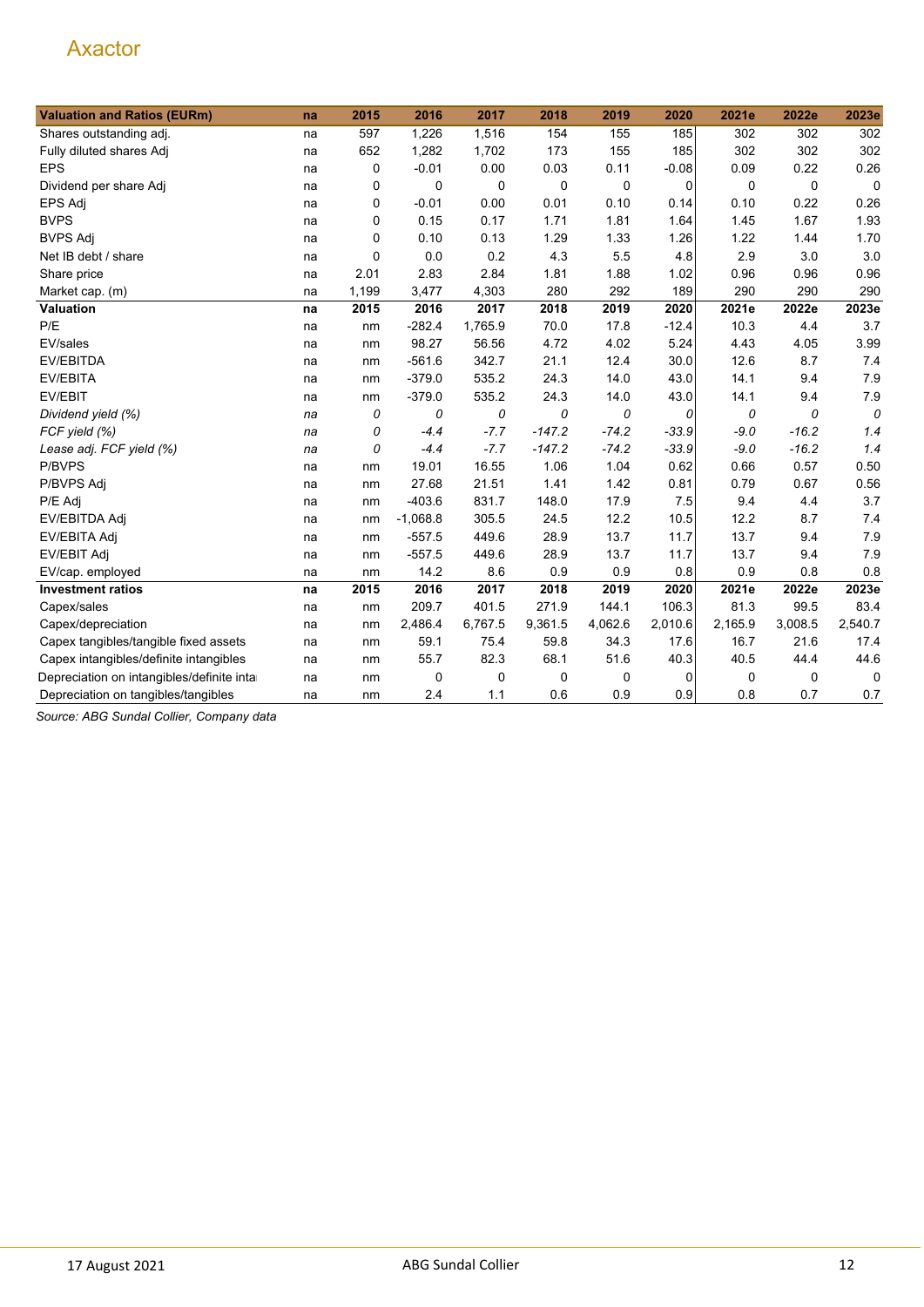#### **Analyst certification**

I/We, Jan Erik Gjerland, Jonas Bru Lien, the author(s) of this report, certify that not withstanding the existence of any such potential conflicts of interests referred to below, the views expressed in this report accurately reflect my/our personal view about the companies and securities covered in this report.

#### **Analyst valuation methods**

ABG Sundal Collier analysts may publish valuation ranges for stocks covered under Company Sponsored Research. These valuation ranges rely on various valuation methods. One of the most frequently used methods is the valuation of a company by calculation of that company's discounted cash flow (DCF). Another valuation method is the analysis of a company's return on capital employed relative to its cost of capital. Finally, the analysts may analyse various valuation multiples (e.g. the P/E multiples and the EV/EBITDA multiples) relative to global industry peers. In special cases, particularly for property companies and investment companies, the ratio of price to net asset value is considered. Valuation ranges may be changed when earnings and cash flow forecasts are changed. They may also be changed when the underlying value of a company's assets changes (in the cases of investment companies, property companies or insurance companies) or when factors impacting the required rate of return change.

#### **Important Company Specific Disclosure**

The following disclosures relate to the relationship between ABG Sundal Collier and its affiliates and the companies covered by ABG Sundal Collier referred to in this research report.

Unless disclosed in this section, ABG Sundal Collier has no required regulatory disclosures to make in relation to an ownership position for the analyst(s) and members of the analyst's household, ownership by ABG Sundal Collier, ownership in ABG Sundal Collier by the company(ies) to whom the report(s) refer(s) to, market making, managed or co-managed public offerings, compensation for provision of certain services, directorship of the analyst, or a member of the analyst's household, or in relation to any contractual obligations to the issuance of this research report.

ABG Sundal Collier has undertaken a contractual obligation to issue this report and receives predetermined compensation from the company covered in this report.

ABG Sundal Collier has managed or co-managed a public or Rule 144A offering for Axactor in the last 12 months.

Within the last 12 months, ABG Sundal Collier has received compensation for Corporate Finance services from Axactor .

ABG Sundal Collier acted as Joint Lead Manager to Axactor SE in the subsequent offering and as Joint Lead Manager and Bookrunner in relation to the NOK 320m private placement of new shares and the EUR 200m senior unsecured bond issue.

ABG Sundal Collier is not aware of any other actual, material conflicts of interest of the analyst or ABG Sundal Collier of which the analyst knows or has reason to know at the time of the publication of this report.

Production of report: 17/08/2021 18:08 CET.

All prices are as of market close on 16 August, 2021 unless otherwise noted.

#### **Disclaimer**

This document has been prepared by ABG Sundal Collier which is the marketing name referring to all or any of ABG Sundal Collier ASA, ABG Sundal Collier AB or ABG Sundal Collier Partners LLP and any of their affiliated or associated companies and their directors, officers, representatives and employees.

This research product is commissioned and paid for by the company covered in this report. As such, this report is deemed to constitute an acceptable minor non-monetary benefit (i.e. not investment research) as defined in MiFID II.

This research product has not been prepared in accordance with legal requirements designed to promote the independence of investment research and is not subject to any prohibition on dealing ahead of the dissemination.

This report is provided solely for the information and use of investors who are able to make their own investment decisions without undue reliance on this report. The information contained herein does not apply to, and should not be relied upon by, investors with no or limited experience and knowledge from investments in financial instruments. This report is for distribution only under such circumstances as may be permitted by applicable law. Research reports prepared by ABG Sundal Collier are for information purposes only. ABG Sundal Collier accepts no liability whatsoever for any losses arising from any use of this report or its contents. This report is not to be used or considered as an offer to sell, or a solicitation of an offer to buy. The information herein has been obtained from, and any opinions herein are based upon, sources believed reliable, but ABG Sundal Collier makes no representation as to its accuracy or completeness and it should not be relied upon as such. All opinions and estimates herein reflect the judgment of ABG Sundal Collier on the date of this report and are subject to change without notice. Past performance is not indicative of future results.

This research report does not, and does not attempt to contain everything material that there is to be said about Axactor.

The compensation of our research analysts is determined exclusively by research management and senior management, but not including investment banking management. Compensation is not based on specific investment banking revenues, however, it is determined from the profitability of the ABG Sundal Collier Group, which includes earnings from investment banking operations and other business. Investors should assume that ABG Sundal Collier is seeking or will seek investment banking or other business relationships with the companies in this report. The research analyst(s) responsible for the preparation of this report may interact with trading desk and sales personnel and other departments for the purpose of gathering, synthesizing and interpreting market information. From time to time, ABG Sundal Collier and its affiliates and any shareholders, directors, officers or employees thereof may (I) have a position in, or otherwise be interested in, any securities directly or indirectly connected to the subject of this report, or (II) perform investment banking or other services for, or solicit investment banking or other services from, a company mentioned in this report. ABG Sundal Collier relies on information barriers to control the flow of information contained in one or more areas of ABG Sundal Collier, into other areas, units, groups or affiliates of ABG Sundal Collier.

Norway: ABG Sundal Collier ASA is regulated by the Financial Supervisory Authority of Norway (Finanstilsynet); Sweden: ABG Sundal Collier AB is regulated by the Swedish Financial Supervisory Authority (Finansinspektionen); UK: This report is a communication made, or approved for communication in the UK, by ABG Sundal Collier Partners LLP, authorised and regulated by the Financial Conduct Authority in the conduct of its business. US: This report is being distributed in the United States in accordance with FINRA Rule 1050(f)(3)(B) by ABG Sundal Collier Inc., a